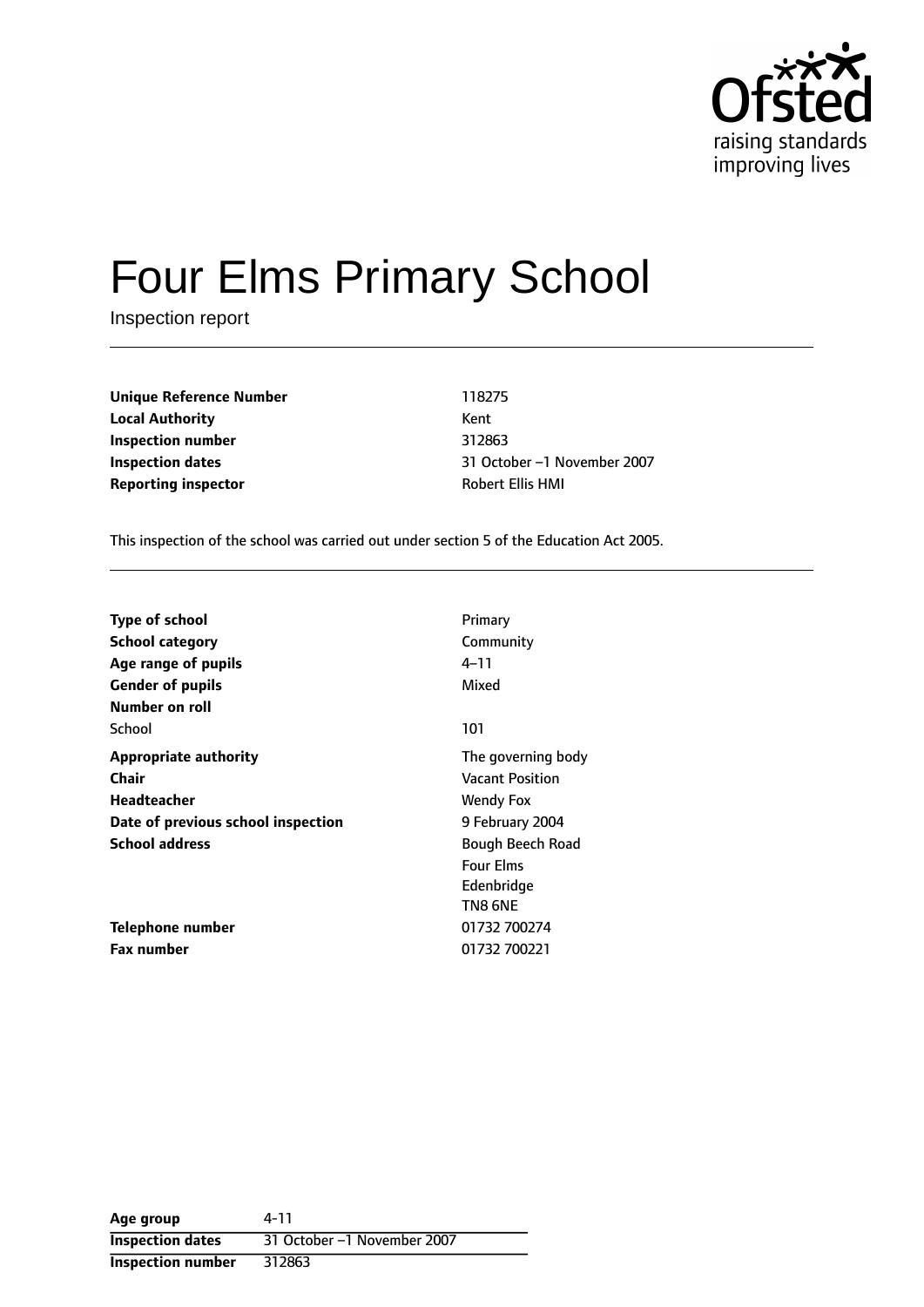.

© Crown copyright 2007

#### Website: www.ofsted.gov.uk

This document may be reproduced in whole or in part for non-commercial educational purposes, provided that the information quoted is reproduced without adaptation and the source and date of publication are stated.

Further copies of this report are obtainable from the school. Under the Education Act 2005, the school must provide a copy of this report free of charge to certain categories of people. A charge not exceeding the full cost of reproduction may be made for any other copies supplied.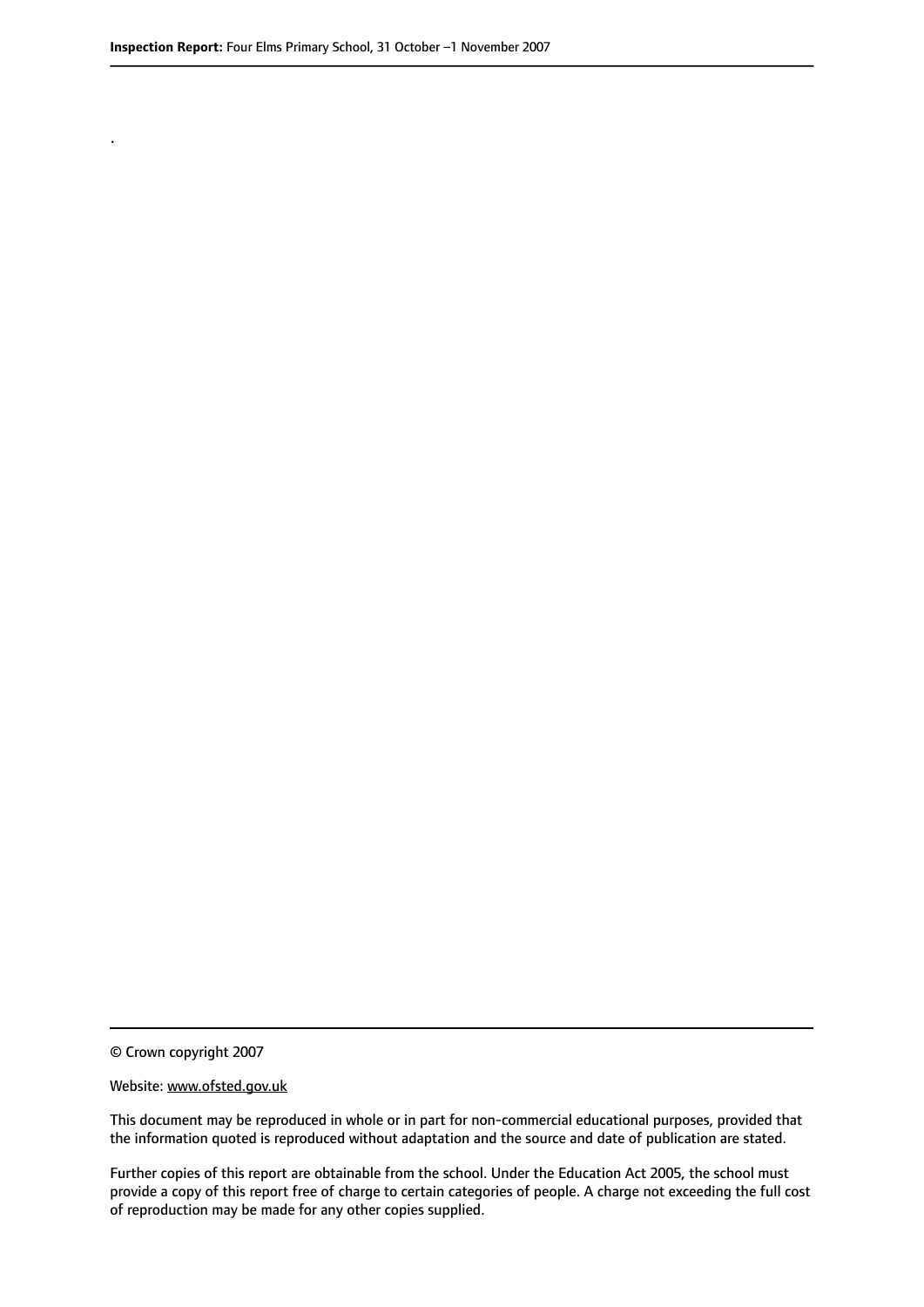# **Introduction**

The inspection was carried out by one of Her Majesty's Inspectors.

#### **Description of the school**

Four Elms is a popular school that is much smaller than average and serves a rural area close to Edenbridge in Kent. Pupils attend from several surrounding villages, with the majority coming from Edenbridge. Almost all the pupils are of White British origin and none is at the early stages of learning English as an additional language. The proportion of pupils eligible for free school meals is below average and the number of pupils who have learning difficulties and/or disabilities is above average. Pupils are taught in mixed-age classes except for lessons in mathematics and English.

## **Key for inspection grades**

| Grade 1 | Outstanding  |
|---------|--------------|
| Grade 2 | Good         |
| Grade 3 | Satisfactory |
| Grade 4 | Inadequate   |
|         |              |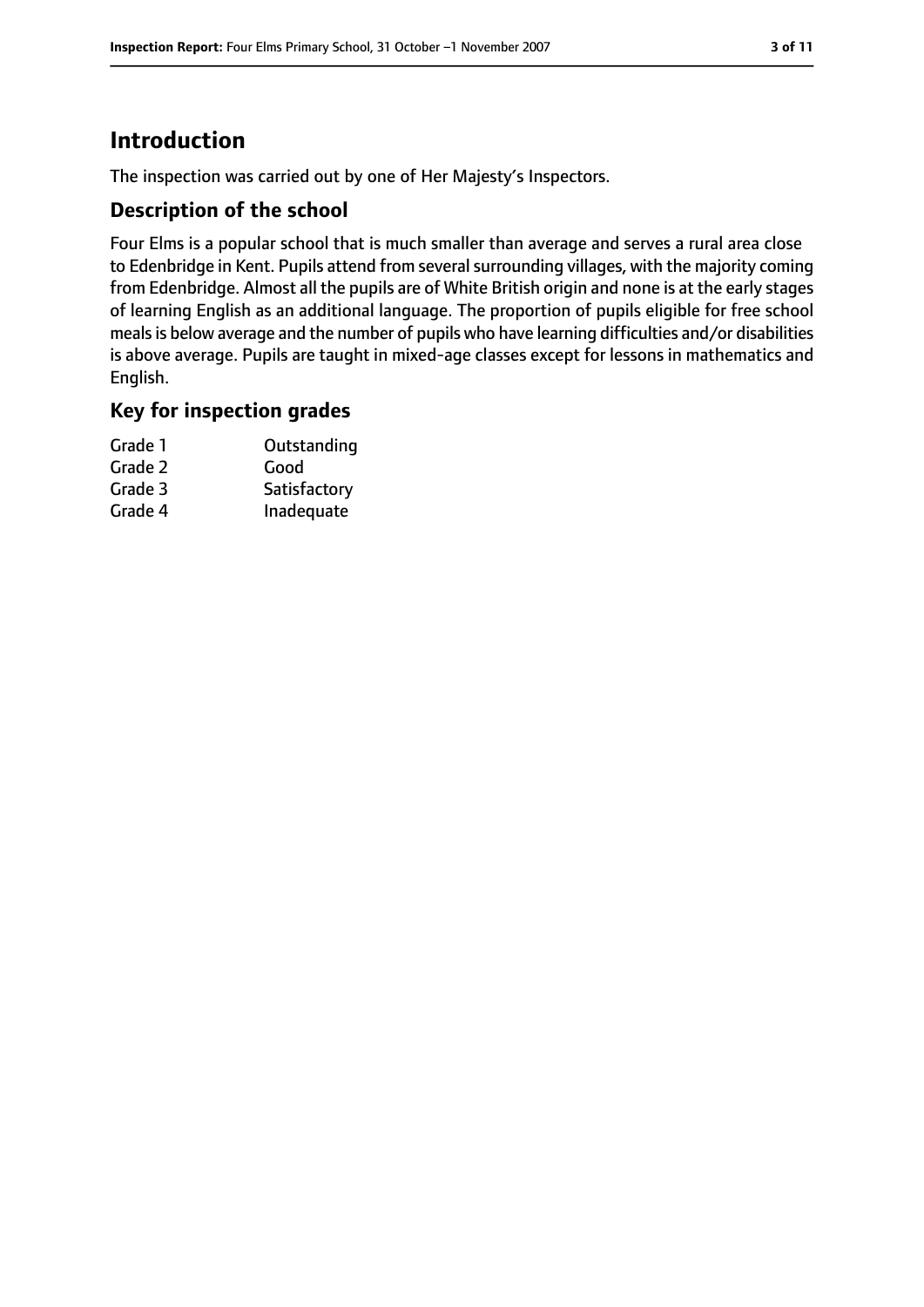# **Overall effectiveness of the school**

#### **Grade: 3**

This improving school provides a satisfactory education for its pupils. Pupils continue to make satisfactory progress through the school and standards achieved are in line with the national average, except in science, where standards are too low. Pupils are proud of their school and take good care of it. Behaviour is very good, adults act as good role models and relationships at all levels are good. Pupils are happy in school, as shown by their superb attendance, confidence and self-esteem.

Teaching is satisfactory overall but, although the quality of teaching is improving, not enough teaching is good or better. Work is planned well and assessment is accurate but marking, particularly of older pupils' work, does not always provide sufficiently detailed advice on how the work could be improved or developed. Pupilssay that they enjoy lessons but that 'sometimes the teachers could make learning more exciting'. The school provides a rich and varied curriculum, with plenty of extras to engage and challenge pupils.

Good attention is paid to ensuring that pupils are safe and provided with good opportunities to develop healthy lifestyles. The good range of play equipment and other outside facilities that pupils enjoy at break times enhances their physical development. Parents are positive about the care and support that the school provides and most feel that their children make the progress that they should. The school council provides pupils with an active voice in how the school develops and pupils speak positively about the opportunities they have to contribute to the school and the wider community. Their good all-round personal development and positive attitudes make a strong contribution to their learning.

The headteacher provides clear direction for the school and is strongly committed to its improvement. She is well supported by an enthusiastic staff and effective governors. The senior leadership has accurately identified the areas requiring improvement and consulted widely before taking action. Strengths, such as those in the Foundation Stage, are being built on effectively. The actions taken have had a good impact in improving the quality of education and the standards the pupils achieve. Subject coordinators are developing their role in monitoring pupils' performance and guiding colleagues, but this is not yet consistent across all subjects as some coordinators have only been in post for a relatively short time. Finances are closely monitored and spending is clearly linked to priorities in the school's improvement plan. The school is in a good position to move forward and build on the many improvements already made.

## **Effectiveness of the Foundation Stage**

#### **Grade: 2**

Provision in the Reception class is good. Children join with standards that are slightly below average and make good progress in acquiring a wide range of knowledge and skills so that most reach or exceed the standards expected for their age by the time they enter Year 1. They do particularly well in understanding of the world and creative and physical development, while progress is less marked in their development of language for communication and thinking. Good teamwork between the teacher and other adults enables children to enjoy learning in both the classroom and outdoors.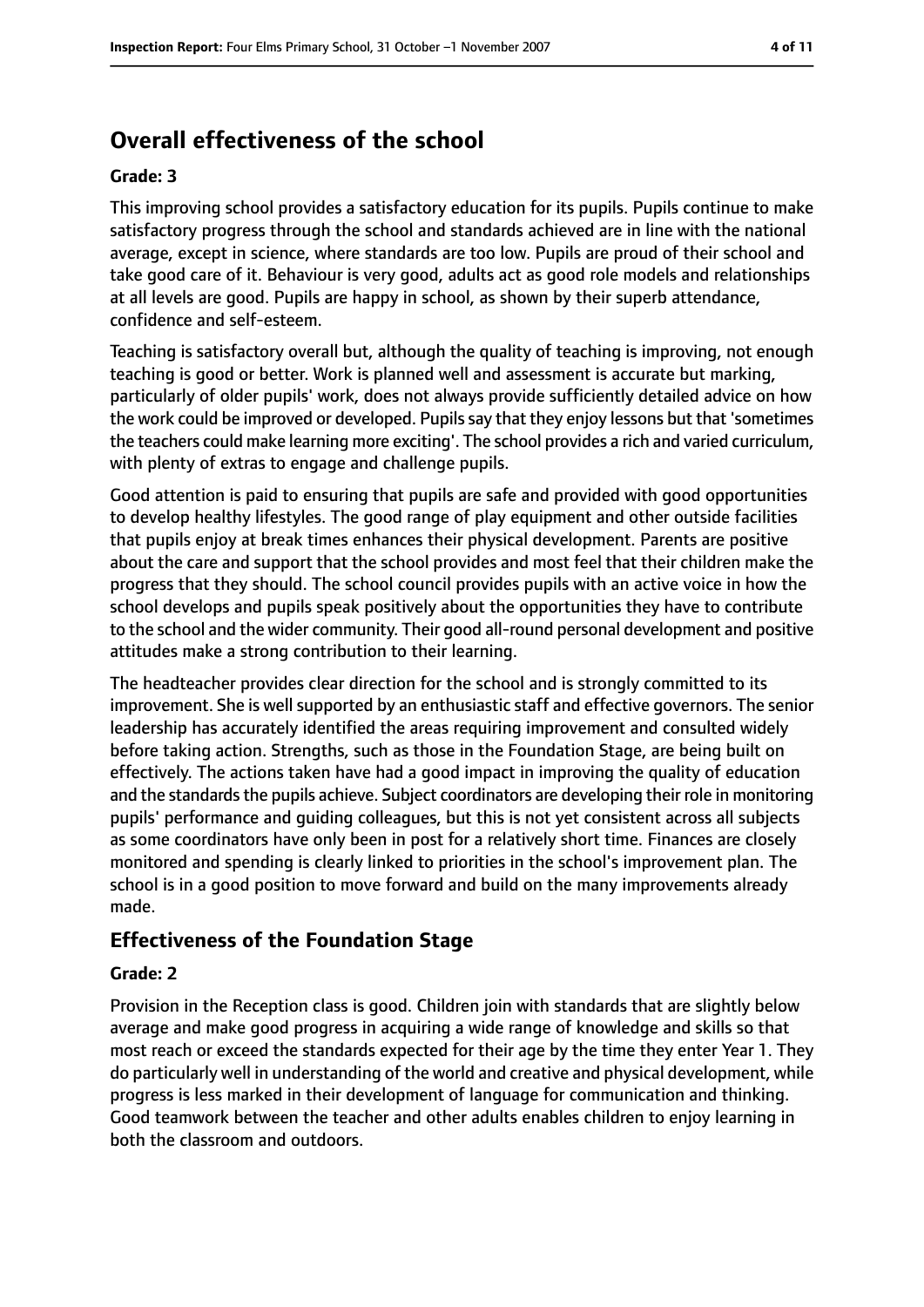## **What the school should do to improve further**

- Continue to develop subject leadership to raise achievement.
- Achieve greater consistency in the quality of teaching so that more teaching is good or better.
- Develop the marking and assessment of older pupils' work to provide better advice on how they can improve or develop their work.

## **Achievement and standards**

#### **Grade: 3**

Children start school with standards that are slightly below those expected but make good progress in Reception and satisfactory progress elsewhere, so that by the end of Key Stage 2 most are achieving the standards expected for their ages. In the 2007 national tests, pupils in Year 6 achieved well in English and mathematics but significantly less well in science.

Recent improvements in assessment and monitoring of pupils' progress enable teachers to give pupils better targeted support and guidance, which is raising standards. Pupils who have learning difficulties and/or disabilities make good progress because the support they receive is closely matched to their needs.

## **Personal development and well-being**

#### **Grade: 2**

Pupils behave well both in class and around the school, and there are good relationships between pupils and the adults who care for them. They say that they feel safe and most demonstrate that they much enjoy school by having excellent attendance and positive attitudes to learning. Pupils know a lot about the importance of healthy eating and exercise, and of how to keep safe. They make a good contribution to the community, for instance, as members of the school council and in raising money for charity. They are confident in giving their opinions on how to improve the school and feel that their views and opinions are valued. Older pupils are confident and assist younger ones and they work well together in pairs or groups. Pupils' development of the skills needed in later life, such as information and communication technology (ICT), literacy and numeracy, is satisfactory. Pupils' spiritual, moral, social and cultural development is good. Pupils have good opportunities to develop an understanding of the range of cultures and different faiths present in British society and the school has good active links with a school in Africa.

# **Quality of provision**

#### **Teaching and learning**

#### **Grade: 3**

Teaching is satisfactory and improving and there are significant strengths in the Foundation Stage. Work across the school is increasingly planned well to meet the needs of pupils of different ages and stages of development. In lessons, adults explain the learning objectives carefully and ensure that pupils understand what they have to do and how they will know they are successful. Assessment provides an accurate picture of what pupils know and understand, and teachers track the progress that pupils make so that they can identify when further intervention is required. Teachers provide good oral feedback to pupils in lessons. Marking of written work is satisfactory, but it does not always show older pupils how their work could be improved or developed. Although lessons often start well, the pace sometimes slows so that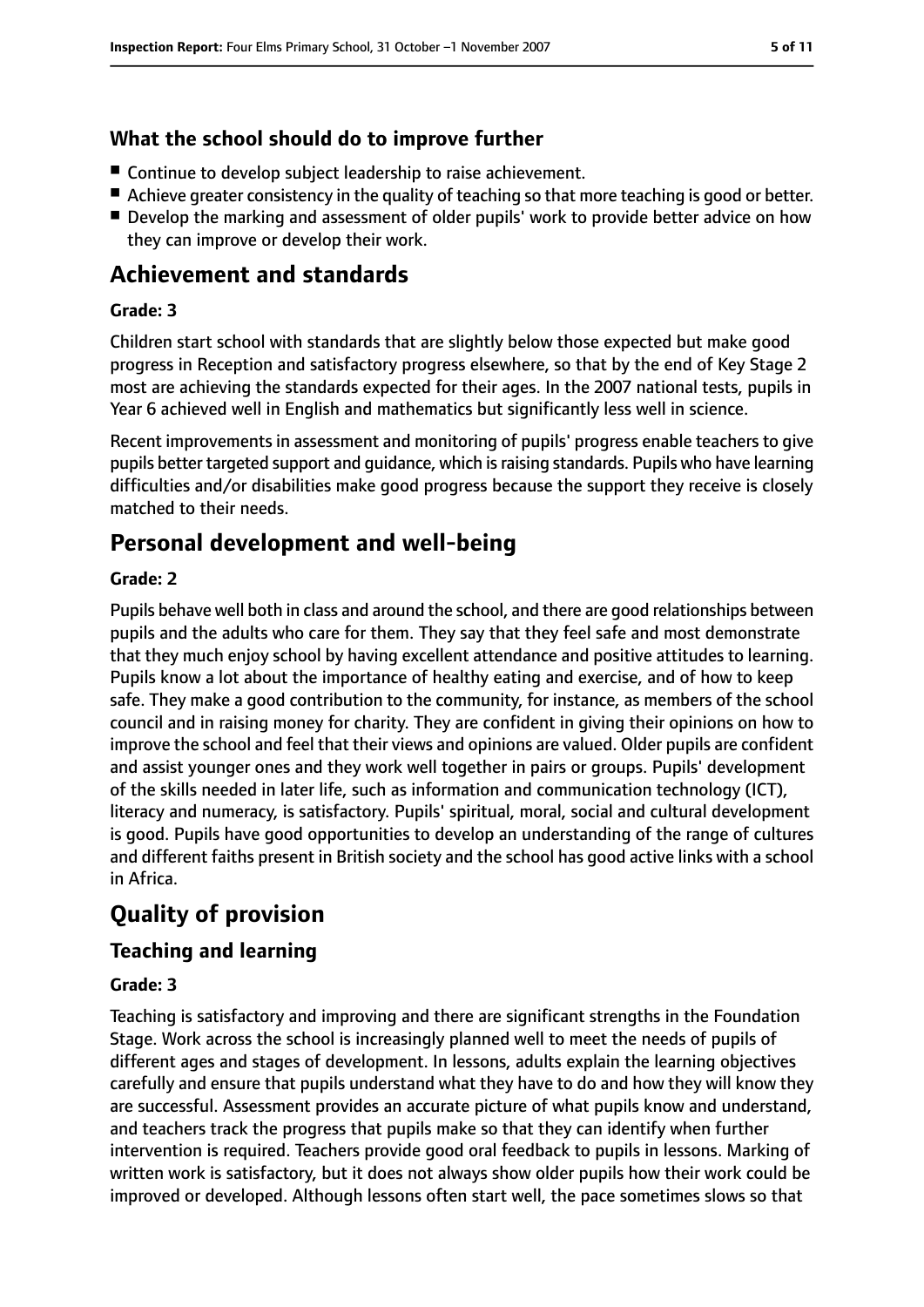pupils are not sufficiently challenged, particularly the most able, and pupils do not achieve as much as they should. Pupils who have learning difficulties and/or disabilities are supported well so that they are able to make similar, and in some cases better, progress to other children.

## **Curriculum and other activities**

#### **Grade: 2**

The curriculum provides a good range of activities and meets statutory requirements. The curriculum for the Foundation Stage develops the full range of skills and knowledge children need to acquire. Good links are being made between different subjects and the school is developing strategies to ensure that the curriculum and resources are successfully adapted to take account of the specific needs of individual children. Good use is made of visiting speakers and visits to enrich the curriculum. A variety of good, interesting and well-attended extension opportunities is offered after school, for instance, in drama, puppet making, sport and design and technology. The headteacher has identified that the range of activities needs to be developed to better meet the needs and interests of boys and is consulting with the school council to identify what additional clubs pupils would like to attend.

#### **Care, guidance and support**

#### **Grade: 2**

Arrangements to safeguard children are rigorous and effective and meet current requirements. Pastoral care is good and parents and pupils express confidence in the care offered. 'The school has been most welcoming and supportive' is a typical view. Induction arrangements are good, which results in children settling quickly and enjoying school. The school has effective systems to track the progress that pupils make, and the development of systems to monitor and review progress are giving class teachers greater responsibility for identifying and addressing the needs of pupils who are underachieving or at risk of underachieving. Pupils receive good academic guidance and targets are appropriate and challenging. Older pupils have a good understanding of their individual targets and what they need to do to achieve them. Marking, although satisfactory, is a weaker aspect of this guidance.

## **Leadership and management**

#### **Grade: 2**

The headteacher and senior leaders, supported and challenged by the governors, provide good leadership. Monitoring of teaching and learning and the evaluation of data ensure that senior leaders have an accurate picture of the school's strengths and areas for development. Actions taken to address key weaknesses identified by the last inspection have brought about good improvements and the potential for further improvement is good.

Good, productive partnerships have been developed with parents, local schools, community groups and external agencies to support pupils' learning. Most parents are supportive of the school but a small minority who have children in Key Stage 2 do not think that their children make as much progress as they should. The school acknowledges that in the past there had been some underachievement, but this has been addressed and inspection evidence shows that pupils now make satisfactory progress. The good management of provision for pupils who have learning difficulties and/or disabilities ensure that they make the progress that they should.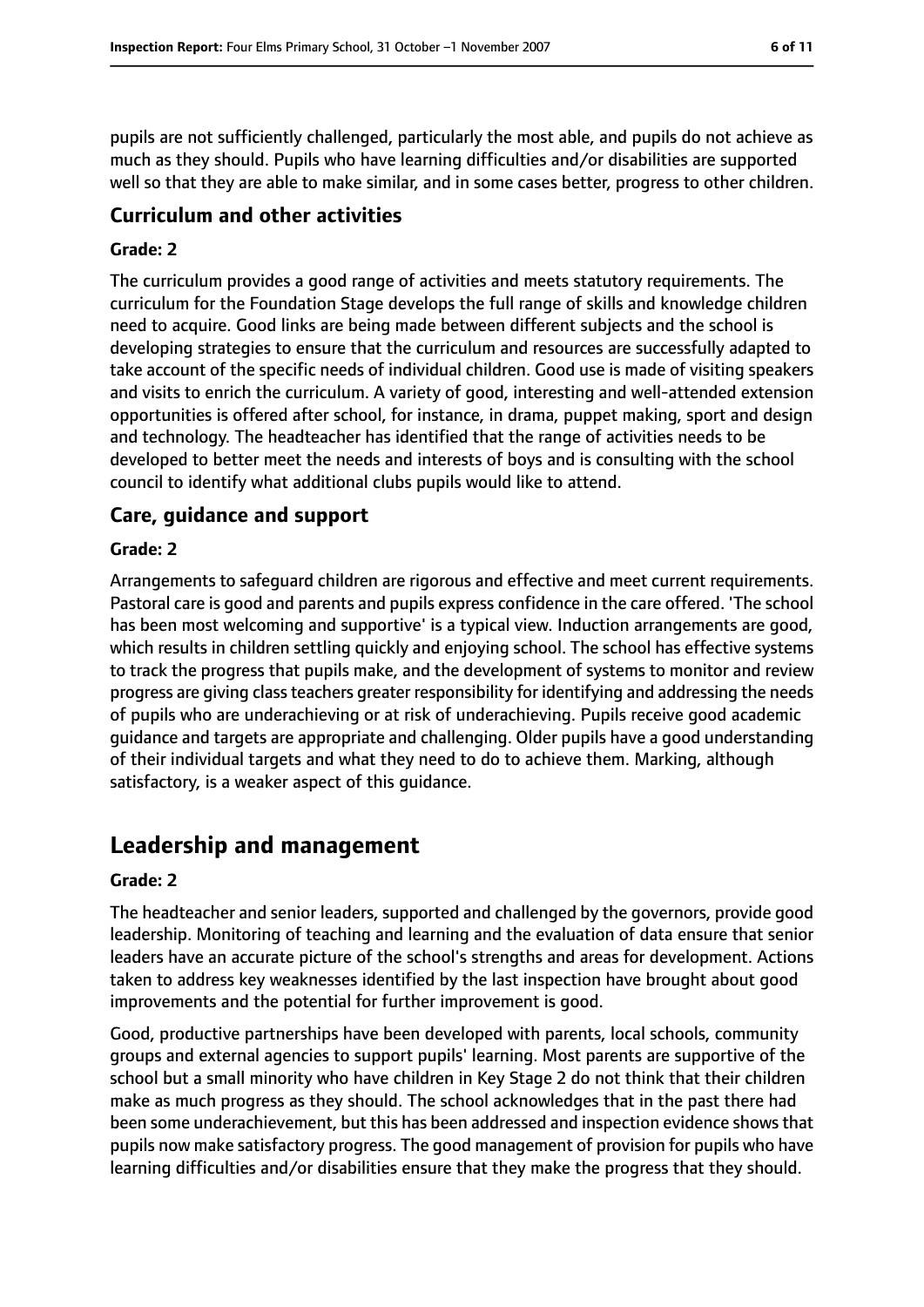Subject leadership has recently been restructured, which has led to improved accountability and is leading to improvements in achievement and standards. However, some co-ordinators are recent appointments. The school recognises that their development continues to be a priority and is providing staff with good professional development opportunities.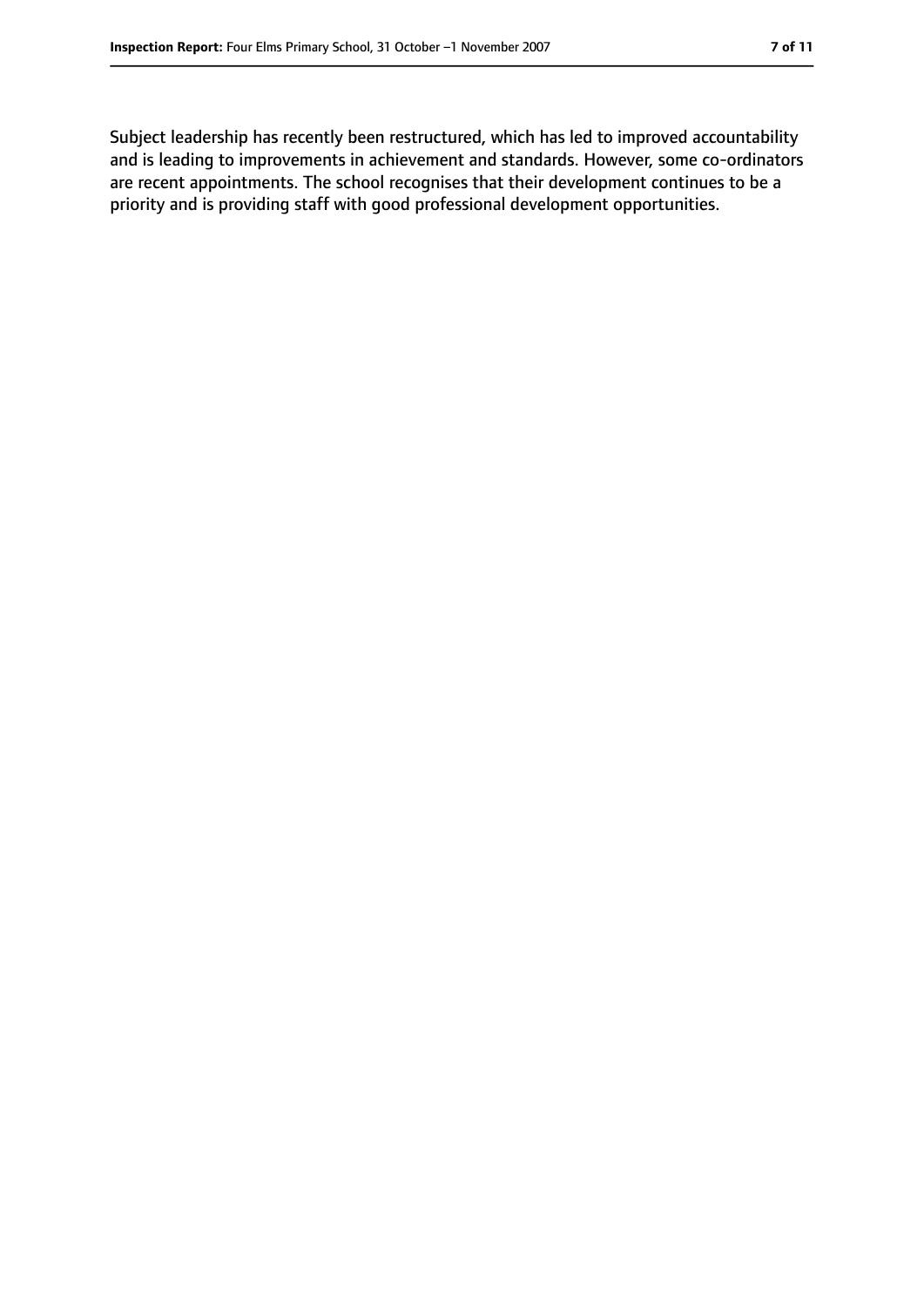**Any complaints about the inspection or the report should be made following the procedures set out in the guidance 'Complaints about school inspection', which is available from Ofsted's website: www.ofsted.gov.uk.**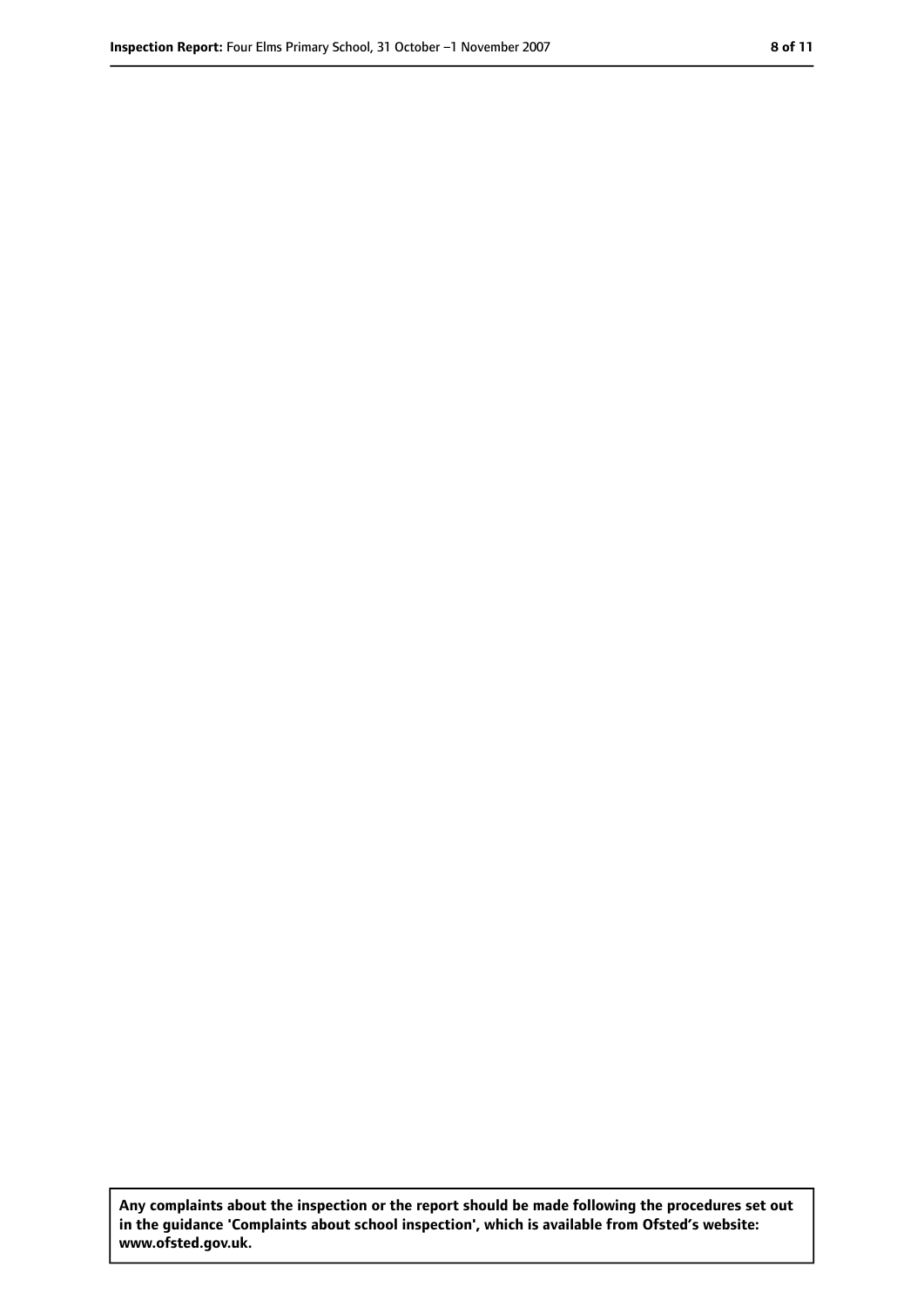# **Inspection judgements**

| $^{\backprime}$ Key to judgements: grade 1 is outstanding, grade 2 good, grade 3 satisfactory, and | <b>School</b>  |
|----------------------------------------------------------------------------------------------------|----------------|
| arade 4 inadeguate                                                                                 | <b>Overall</b> |

## **Overall effectiveness**

| How effective, efficient and inclusive is the provision of education, integrated<br>care and any extended services in meeting the needs of learners? |     |
|------------------------------------------------------------------------------------------------------------------------------------------------------|-----|
| Effective steps have been taken to promote improvement since the last<br>inspection                                                                  | Yes |
| How well does the school work in partnership with others to promote learners'<br>well-being?                                                         |     |
| The effectiveness of the Foundation Stage                                                                                                            |     |
| The capacity to make any necessary improvements                                                                                                      |     |

#### **Achievement and standards**

| How well do learners achieve?                                                                               |  |
|-------------------------------------------------------------------------------------------------------------|--|
| The standards <sup>1</sup> reached by learners                                                              |  |
| How well learners make progress, taking account of any significant variations between<br>groups of learners |  |
| How well learners with learning difficulties and disabilities make progress                                 |  |

## **Personal development and well-being**

| How good is the overall personal development and well-being of the<br>learners?                                  |  |
|------------------------------------------------------------------------------------------------------------------|--|
| The extent of learners' spiritual, moral, social and cultural development                                        |  |
| The extent to which learners adopt healthy lifestyles                                                            |  |
| The extent to which learners adopt safe practices                                                                |  |
| How well learners enjoy their education                                                                          |  |
| The attendance of learners                                                                                       |  |
| The behaviour of learners                                                                                        |  |
| The extent to which learners make a positive contribution to the community                                       |  |
| How well learners develop workplace and other skills that will contribute to<br>their future economic well-being |  |

## **The quality of provision**

| How effective are teaching and learning in meeting the full range of the<br>learners' needs?          |  |
|-------------------------------------------------------------------------------------------------------|--|
| How well do the curriculum and other activities meet the range of needs<br>and interests of learners? |  |
| How well are learners cared for, guided and supported?                                                |  |

 $^1$  Grade 1 - Exceptionally and consistently high; Grade 2 - Generally above average with none significantly below average; Grade 3 - Broadly average to below average; Grade 4 - Exceptionally low.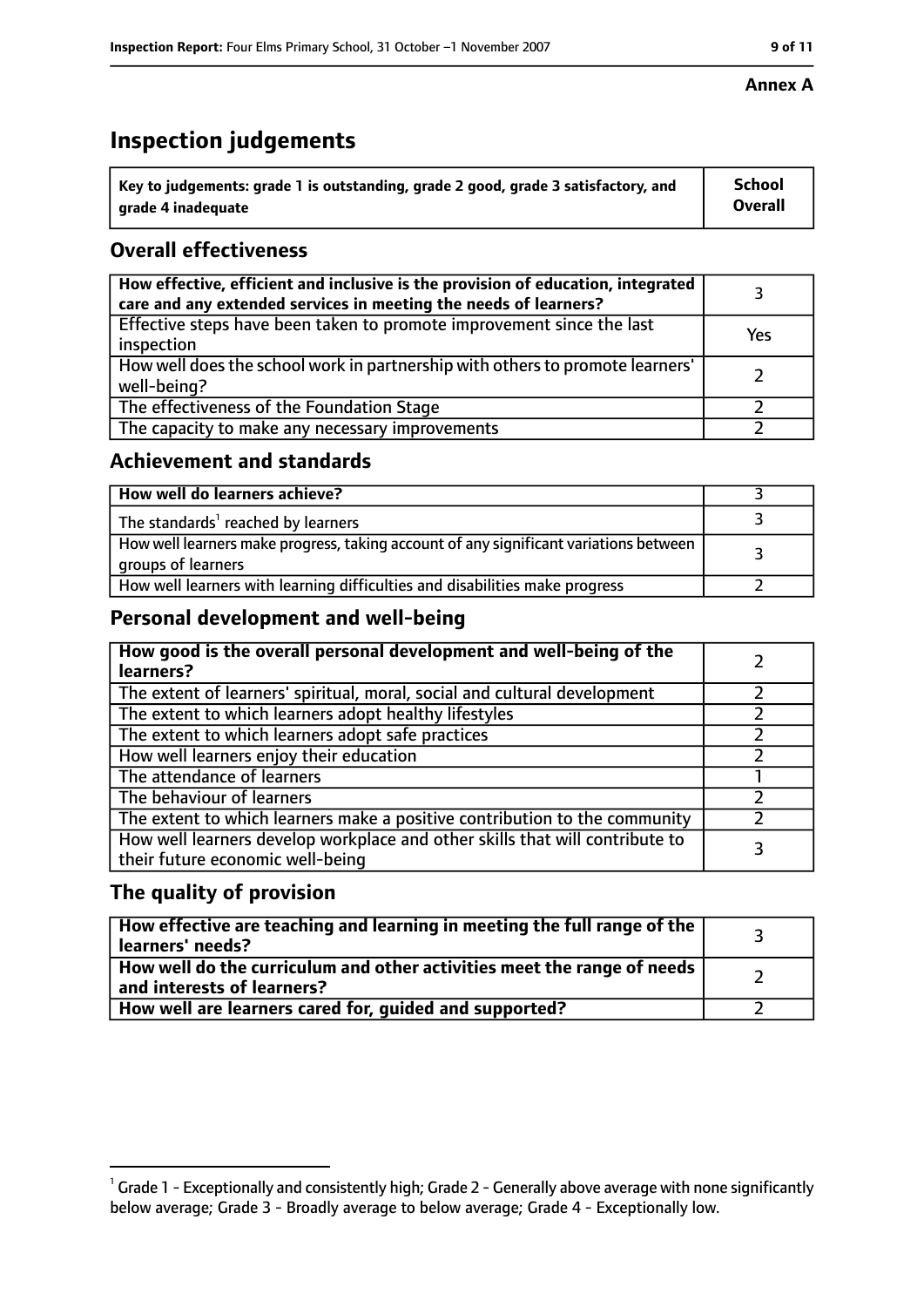#### **Annex A**

# **Leadership and management**

| How effective are leadership and management in raising achievement<br>and supporting all learners?                                              |     |
|-------------------------------------------------------------------------------------------------------------------------------------------------|-----|
| How effectively leaders and managers at all levels set clear direction leading<br>to improvement and promote high quality of care and education |     |
| How effectively leaders and managers use challenging targets to raise standards                                                                 |     |
| The effectiveness of the school's self-evaluation                                                                                               |     |
| How well equality of opportunity is promoted and discrimination tackled so<br>that all learners achieve as well as they can                     |     |
| How effectively and efficiently resources, including staff, are deployed to<br>achieve value for money                                          | 3   |
| The extent to which governors and other supervisory boards discharge their<br>responsibilities                                                  | 7   |
| Do procedures for safequarding learners meet current government<br>requirements?                                                                | Yes |
| Does this school require special measures?                                                                                                      | No  |
| Does this school require a notice to improve?                                                                                                   | No  |